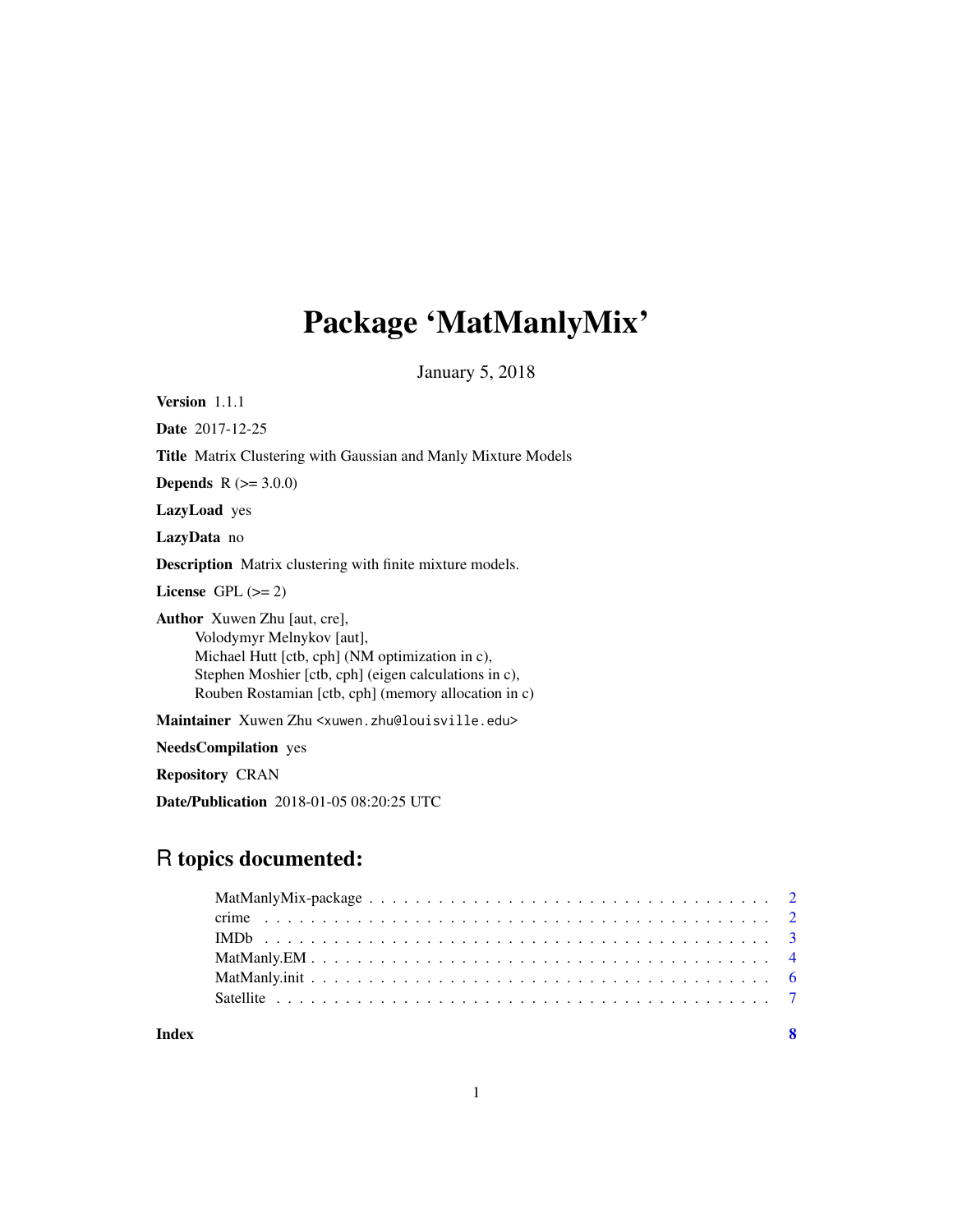<span id="page-1-0"></span>

The utility of this package is the clustering of random matrices. Finite mixture modeling and modelbased clustering based on matrix Gaussian mixtures and matrix Manly mixtures are employed.

#### Details

| Package:  | MatManlyMix |
|-----------|-------------|
| Type:     | Package     |
| Version:  | 0.1.1       |
| Date:     | 2017-02-09  |
| License:  | $GPL (=2)$  |
| LazyLoad: | no          |

Function 'MatManly.init' runs the initialization for the EM algorithm.

Function 'MatManly.EM' runs the EM algorithm for matrix-variate mixtures to cluster matrices.

#### Author(s)

Xuwen Zhu and Volodymyr Melnykov. Maintainer: Xuwen Zhu <xuwen.zhu@louisville.edu>

crime *Crime data*

#### Description

Data collected by FBI's Uniform Crime on the violent and property crimes of 236 cities.

#### Usage

data(crime)

#### Format

A list of 3 objects: Y, department and state. Y represents the crime rate data array from 236 cities. Department is the police department names and state represents the states where each city is located at. Y is of dimensionality 10 x 13 x 236 with 236 crime rates on the following 10 variables from year 2000 through 2012.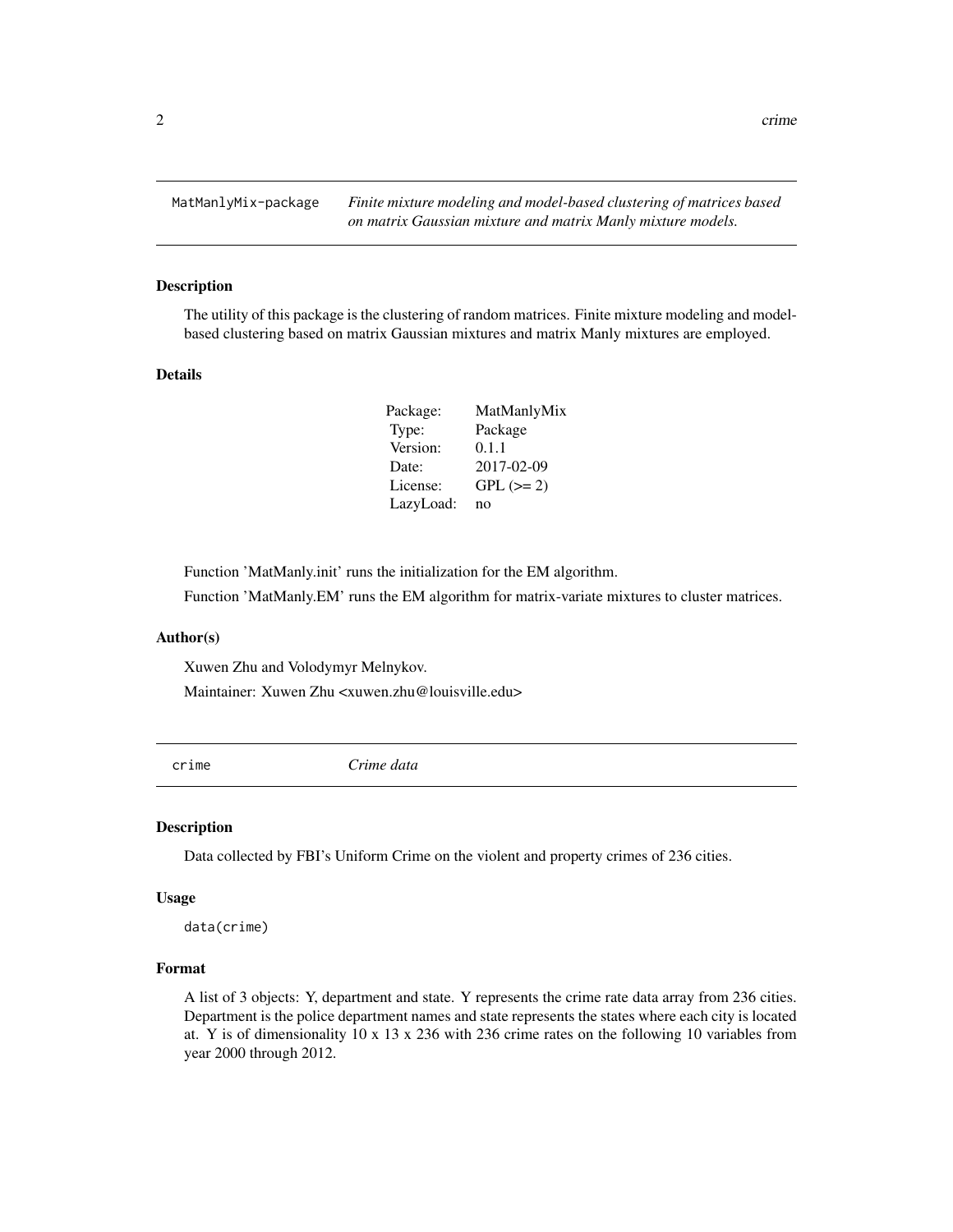#### <span id="page-2-0"></span> $IMDb$  3

Population Population of each city; Violent Crime rate Total number of violent crimes; Murder and non-negligent manslaughter rate Number of murders; Forcible rape rate Number of rape crimes; Robbery rate Number of robberies; Aggravated assault rate Number of assaults; Property crime rate Total number of property crimes; Burglary rate Number of burglary crimes; Larceny-theft rate Number of theft crimes; Motor vehicle theft rate Number of vehicle theft crimes;

#### Details

The data have been made publicly available by FBI's Uniform Crime Reports.

#### Examples

data(crime)

IMDb *IMDb data*

#### Description

Data collected from IMDb.com on the ratings of 105 popular comedy movies.

#### Usage

data(IMDb)

#### Format

A list of 2 objects: Y and name, where Y represents the data array of ratings and name represents the comedy movie names. Y is the of dimensionality  $2 \times 4 \times 105$  with ratings on 105 movies from female and male by age groups 0-18, 18-29, 30-44, 45+.

#### Details

The data are publicly available on www.IMDb.com.

#### Examples

data(IMDb)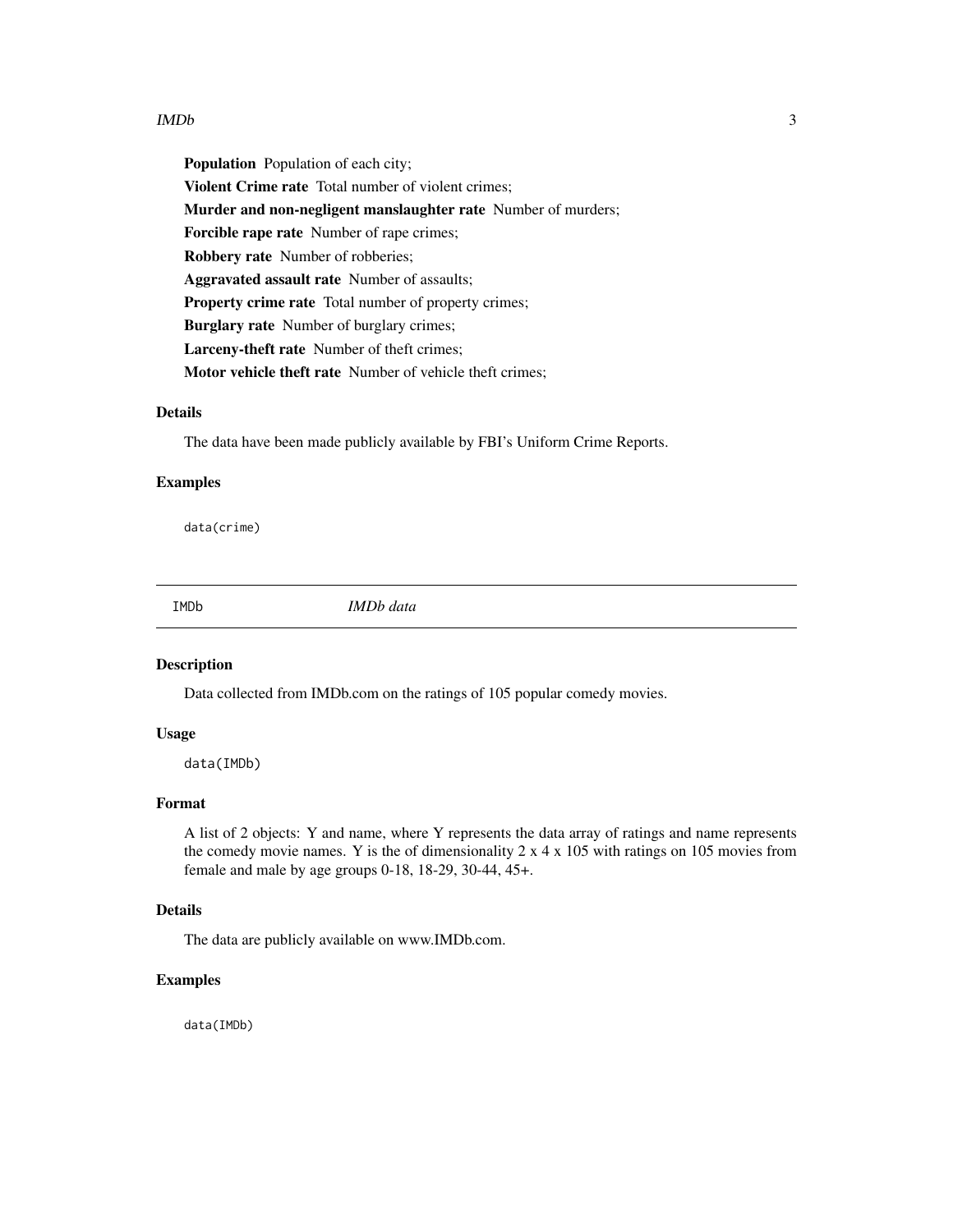<span id="page-3-0"></span>

Runs the EM algorithm for matrix clustering

#### Usage

```
MatManly.EM(Y, X = NULL, initial = NULL, id = NULL, la = NULL, nu = NULL, tau = NULL,
Mu = NULL, beta = NULL, Sigma = NULL, Psi = NULL, Mu.type = \theta, Psi.type = \theta,
tol = 1e-05, max.iter = 1000, size.control = 0, silent = TRUE)
```
#### Arguments

| Υ            | dataset of random matrices ( $p \times T \times n$ ), n random matrices of dimensionality ( $p$<br>xT |
|--------------|-------------------------------------------------------------------------------------------------------|
| X            | dataset of explanatory variables $(T x q x n)$ , q explanatory variables for modeling<br>Y            |
| initial      | initialization parameters provided by function MatManly.init()                                        |
| id           | initial membership vector                                                                             |
| la           | initial transformation parameters $(K x p)$                                                           |
| nu           | initial transformation parameters $(K \times T)$                                                      |
| tau          | initial mixing proportions (length K)                                                                 |
| Mu           | initial mean matrices $(p \times T \times K)$                                                         |
| beta         | initial coefficient matrices $(q \times p \times K)$                                                  |
| Sigma        | initial array of sigma $(p \times p \times K)$                                                        |
| Psi          | initial array of psi $(T \times T \times K)$                                                          |
| Mu.type      | mean structure: 0-unrestricted, 1-additive                                                            |
| Psi.type     | covariance structure of the Psi matrix: 0-unrestricted, 1-AR1                                         |
| tol          | tolerance level                                                                                       |
| max.iter     | maximum number of iterations                                                                          |
| size.control | minimum size of clusters allowed for controlling spurious solutions                                   |
| silent       | whether to produce output of steps or not                                                             |

#### Details

Runs the EM algorithm for modeling and clustering matrices for a provided dataset. Both matrix Gaussian mixture and matrix Manly mixture with given explanatory variables (data matrix X) or without explanatory variables  $(X$  is null) can be employed. A user has three options to initialize the EM algorithm. The user can use the MatManly.init() function to get initial parameters and input them as 'initial'. The second choice is to specify either initial id vector 'id' and transformation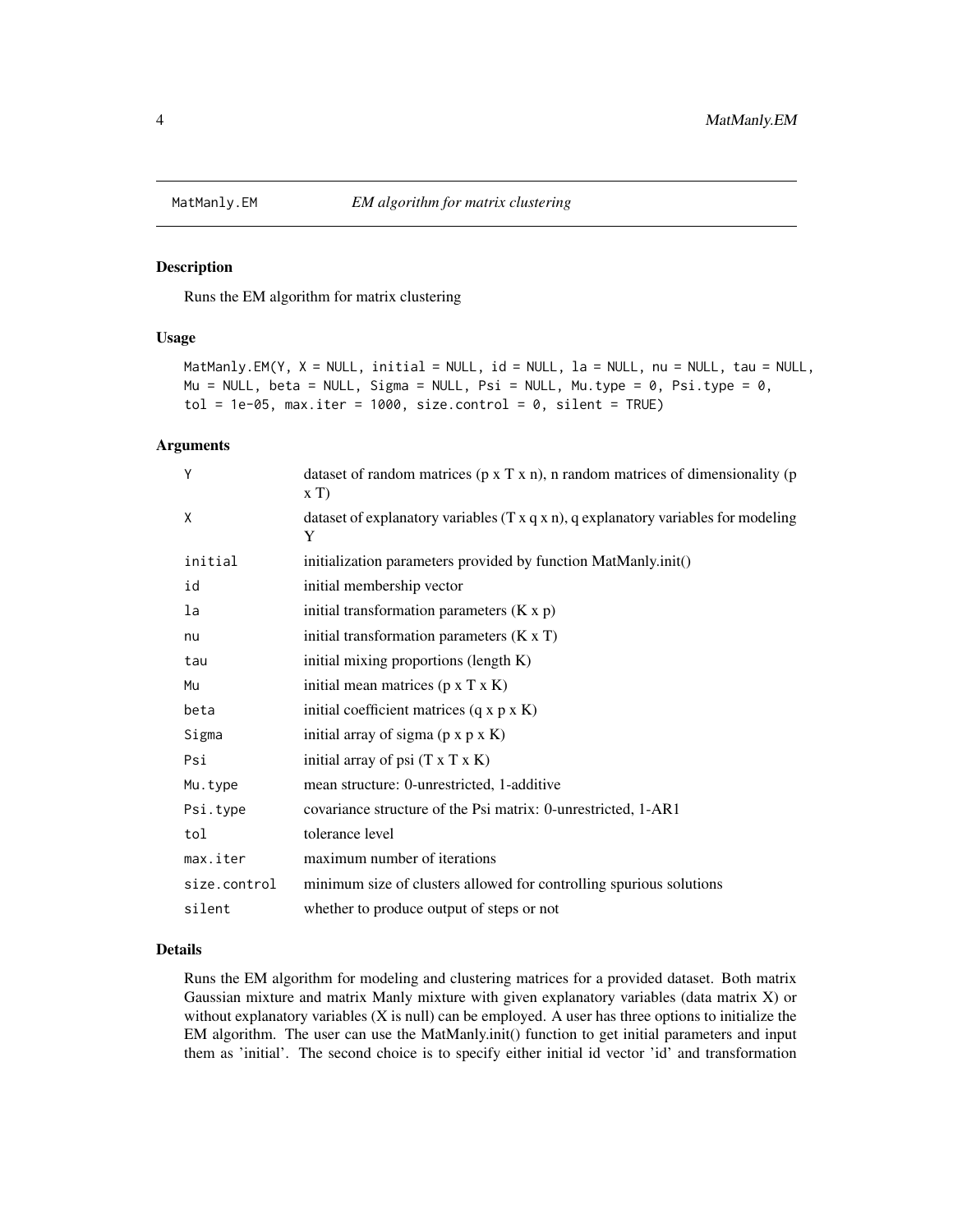#### MatManly.EM 5

parameters 'la'. The third option is to input initial mode parameters 'la', 'tau', 'Mu', and 'Sigma' and 'Psi'. In the case when transformation parameters are not provided, the function runs the EM algorithm without any transformations, i.e., it is equivalent to the EM algorithm for a Gaussian mixture model. If some transformation parameters have to be excluded from the consideration, in the corresponding positions of matrix 'la', the user has to specify value 0. A user also has three options to specify the covariance structure of the 'Psi' matrices, including unrestricted case, spherical matrices and autoregressive structured matrices. Notation: n - sample size, p x T - dimensionality of the random matrices, K - number of mixture components.

#### Value

| la       | matrix of the skewness parameters $(K x p)$                    |
|----------|----------------------------------------------------------------|
| nu       | matrix of the skewness parameters $(K \times T)$               |
| tau      | vector of mixing proportions (length K)                        |
| Mu       | matrix of the estimated mean matrices $(p \times T \times K)$  |
| beta     | matrix of the coefficient parameters $(q \times p \times K)$   |
| Sigma    | array of the estimated sigma $(p \times p \times K)$           |
| Psi      | array of the estimated psi $(T \times T \times K)$             |
| Mu.type  | mean structure: 0-unrestricted, 1-additive                     |
| Psi.type | covariance structure of the Psi matrix: 0-unrestricted, 1-AR1  |
| gamma    | matrix of the estimated posterior probabilities $(n \times K)$ |
| id       | estimated membership vector (length n)                         |
| 11       | log likelihood value                                           |
| bic      | Bayesian Information Criterion                                 |
| iter     | number of EM iterations run                                    |
| flag     | convergence flag (0 - success, 1 - failure)                    |

#### Examples

set.seed(123)

data(crime)

 $Y \le -$  crime\$Y[c(2,7),,] / 1000

```
p \leftarrow \text{dim}(Y)[1]T \leftarrow \text{dim}(Y)[2]n < -dim(Y)[3]K < -2
```

```
#init <- MatManly.init(Y, K = K, la = matrix(0.1, K, p), nu = matrix(0.1, K, T))
#M1 <- MatManly.EM(Y, initial = init, max.iter = 1000)
```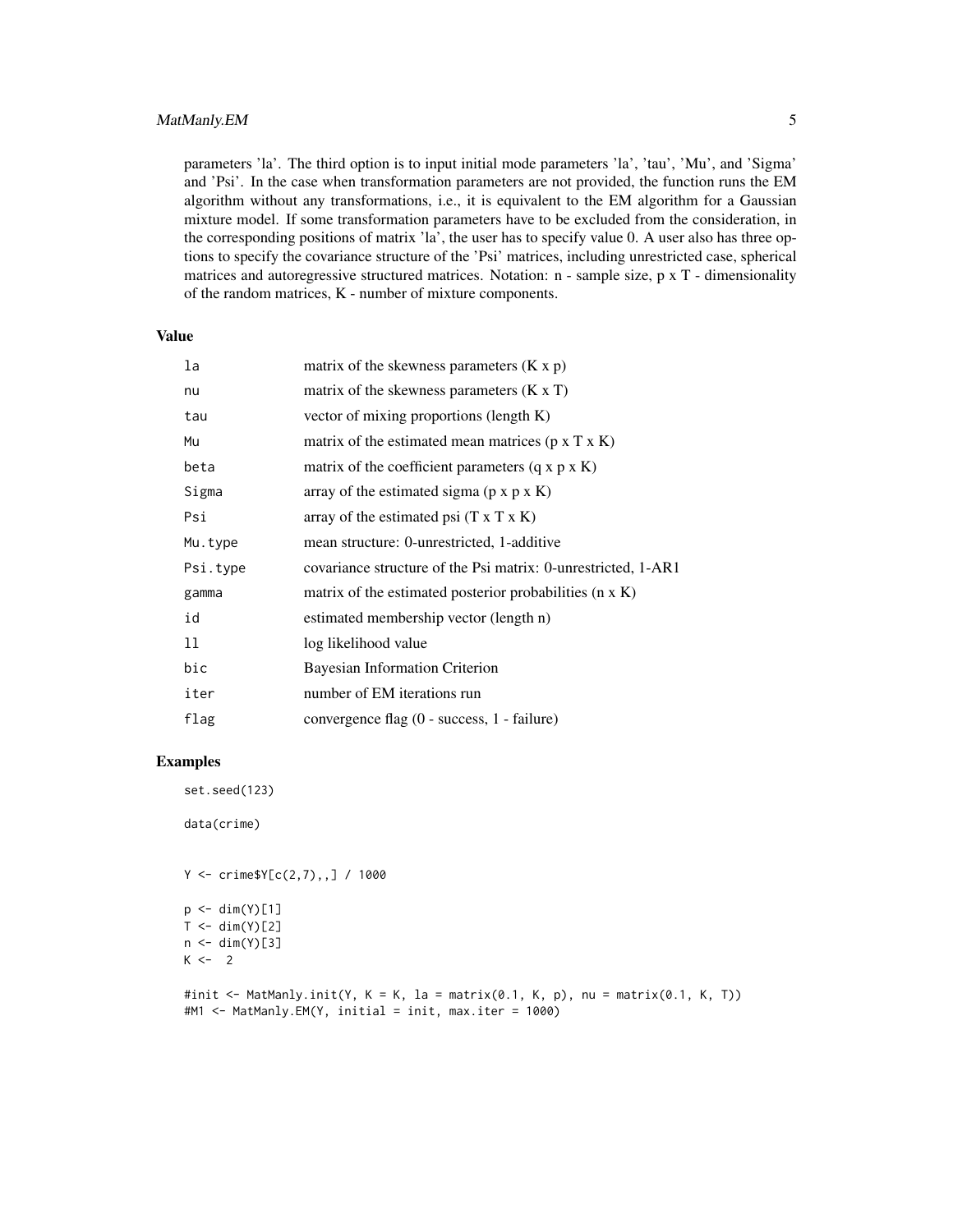<span id="page-5-0"></span>

Runs the initialization for the EM algorithm for matrix clustering

#### Usage

```
MatManly.init(Y, X = NULL, K, la = NULL, nu = NULL, Mu.type = 0,
Psi.type = 0, n.start = 10, tol = 1e-05
```
#### Arguments

| Υ        | dataset of random matrices ( $p \times T \times n$ ), n random matrices of dimensionality ( $p$<br>xT |
|----------|-------------------------------------------------------------------------------------------------------|
| X        | dataset of explanatory variables $(T \times q \times n)$ , q explanatory variables for modeling<br>Y  |
| К        | number of clusters                                                                                    |
| la       | initial transformation parameters $(K x p)$                                                           |
| nu       | initial transformation parameters $(K \times T)$                                                      |
| Mu.type  | mean structure: 0-unrestricted, 1-additive                                                            |
| Psi.type | covariance structure of the Psi matrix: 0-unrestricted, 1-AR1                                         |
| n.start  | initial random starts                                                                                 |
| tol      | tolerance level                                                                                       |

#### Details

Random starts are used to obtain different starting values. The number of clusters, the skewness parameters, and number of random starts need to be specified. In the case when transformation parameters are not provided, the function runs the EM algorithm without any transformations, i.e., it is equivalent to the EM algorithm for a matrix Gaussian mixture. Notation: n - sample size, p x T - dimensionality of the random matrices, K - number of mixture components.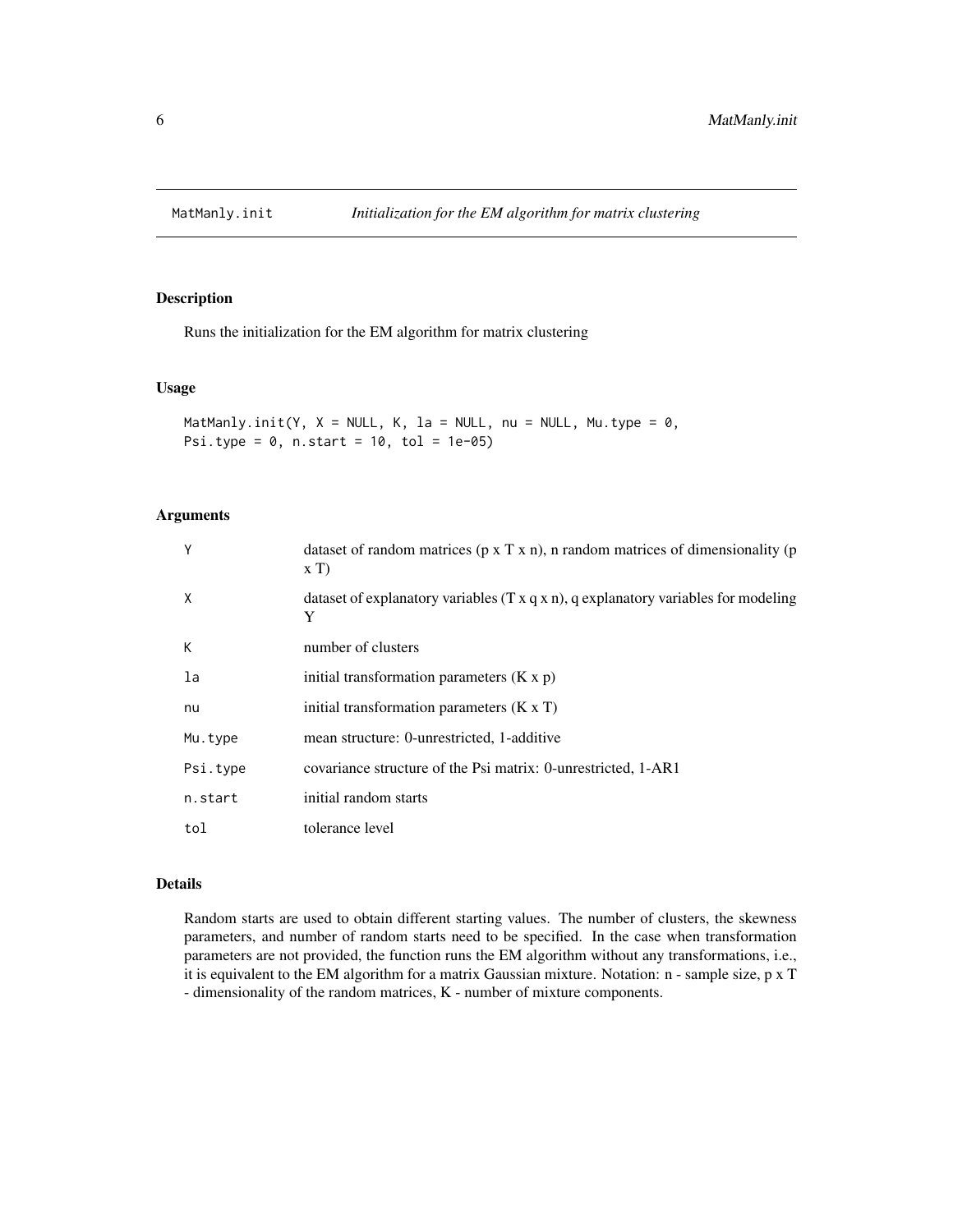<span id="page-6-0"></span>

Data publicly available at the University of California - Irvine machine learning repository (http://archive.ics.uci.edu/ml), was originally obtained by NASA.

#### Usage

data(IMDb)

#### Format

A list of 2 objects: Y and id, where Y represents the data array of spectral values and id represents the true id of three classes: Soil with vegetation stubble, damp grey soil, and grey soil. Y is the of dimensionality 4 x 9 x 845.

#### Details

The data are publicly available on http://archive.ics.uci.edu/ml.

#### Examples

data(Satellite)